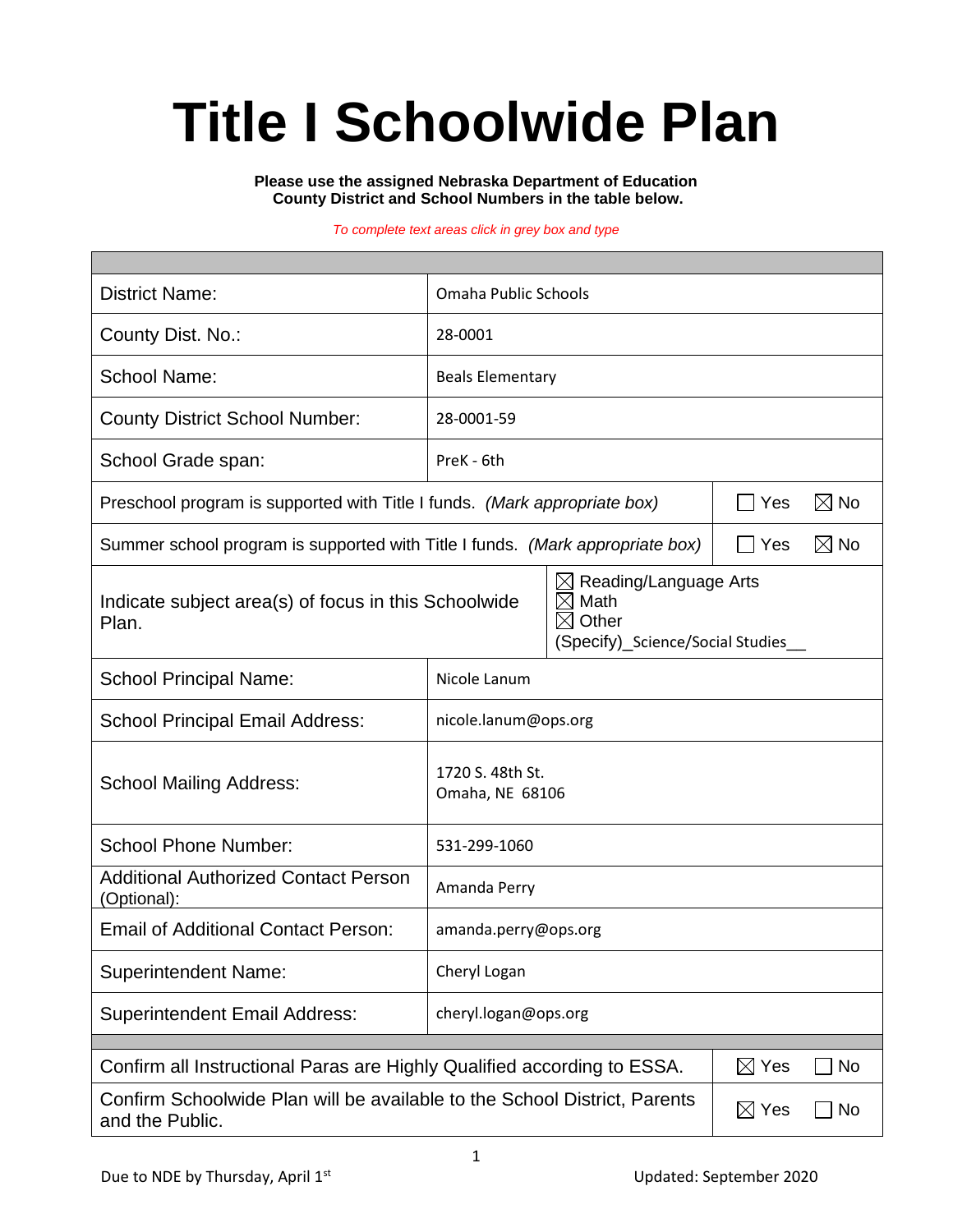| Names of Planning Team<br>(include staff, parents & at least one student if Secondary School) |  |                        | Titles of those on Planning Team |                                     |                                           |  |  |
|-----------------------------------------------------------------------------------------------|--|------------------------|----------------------------------|-------------------------------------|-------------------------------------------|--|--|
|                                                                                               |  |                        |                                  | Parent                              |                                           |  |  |
| Cassie Hangren                                                                                |  |                        |                                  | Administrator                       |                                           |  |  |
| Nicole Lanum                                                                                  |  |                        |                                  | <b>Instructional Facilitator</b>    |                                           |  |  |
| Amanda Perry                                                                                  |  |                        |                                  | English Language Teacher            |                                           |  |  |
| <b>Erin Russ</b>                                                                              |  |                        |                                  | <b>Primary Teacher</b>              |                                           |  |  |
| Sarah Smiley                                                                                  |  |                        |                                  | Intermediate Teacher                |                                           |  |  |
| <b>Cheryl Davis</b>                                                                           |  |                        |                                  |                                     |                                           |  |  |
|                                                                                               |  |                        |                                  |                                     |                                           |  |  |
|                                                                                               |  |                        |                                  |                                     |                                           |  |  |
|                                                                                               |  |                        |                                  |                                     |                                           |  |  |
|                                                                                               |  |                        |                                  |                                     |                                           |  |  |
|                                                                                               |  |                        |                                  |                                     |                                           |  |  |
|                                                                                               |  |                        |                                  |                                     |                                           |  |  |
| <b>School Information</b><br>(As of the last Friday in September)                             |  |                        |                                  |                                     |                                           |  |  |
| Enrollment: 311                                                                               |  | Average Class Size: 19 |                                  |                                     | Number of Certified Instruction Staff: 27 |  |  |
| Race and Ethnicity Percentages                                                                |  |                        |                                  |                                     |                                           |  |  |
| White: 37 %<br>Hispanic: 43 %                                                                 |  |                        |                                  |                                     | Asian: $3\%$                              |  |  |
| Black/African American: 12 %                                                                  |  |                        |                                  | American Indian/Alaskan Native: 0 % |                                           |  |  |
| Native Hawaiian or Other Pacific Islander: 0 %                                                |  |                        |                                  | Two or More Races: 6 %              |                                           |  |  |
| Other Demographics Percentages (may be found on NEP https://nep.education.ne.gov/)            |  |                        |                                  |                                     |                                           |  |  |
| English Learner: 30 %<br>Poverty: 77 %<br>Mobility: $16\%$                                    |  |                        |                                  |                                     |                                           |  |  |

| Assessments used in the Comprehensive Needs Assessment<br>(ie. NSCAS, MAP, ITBS, AIMS web, DIBELS, CAT etc.) |               |  |
|--------------------------------------------------------------------------------------------------------------|---------------|--|
| <b>NSCAS</b>                                                                                                 | <b>MAP</b>    |  |
| <b>ELPA</b>                                                                                                  | <b>InView</b> |  |
|                                                                                                              |               |  |
|                                                                                                              |               |  |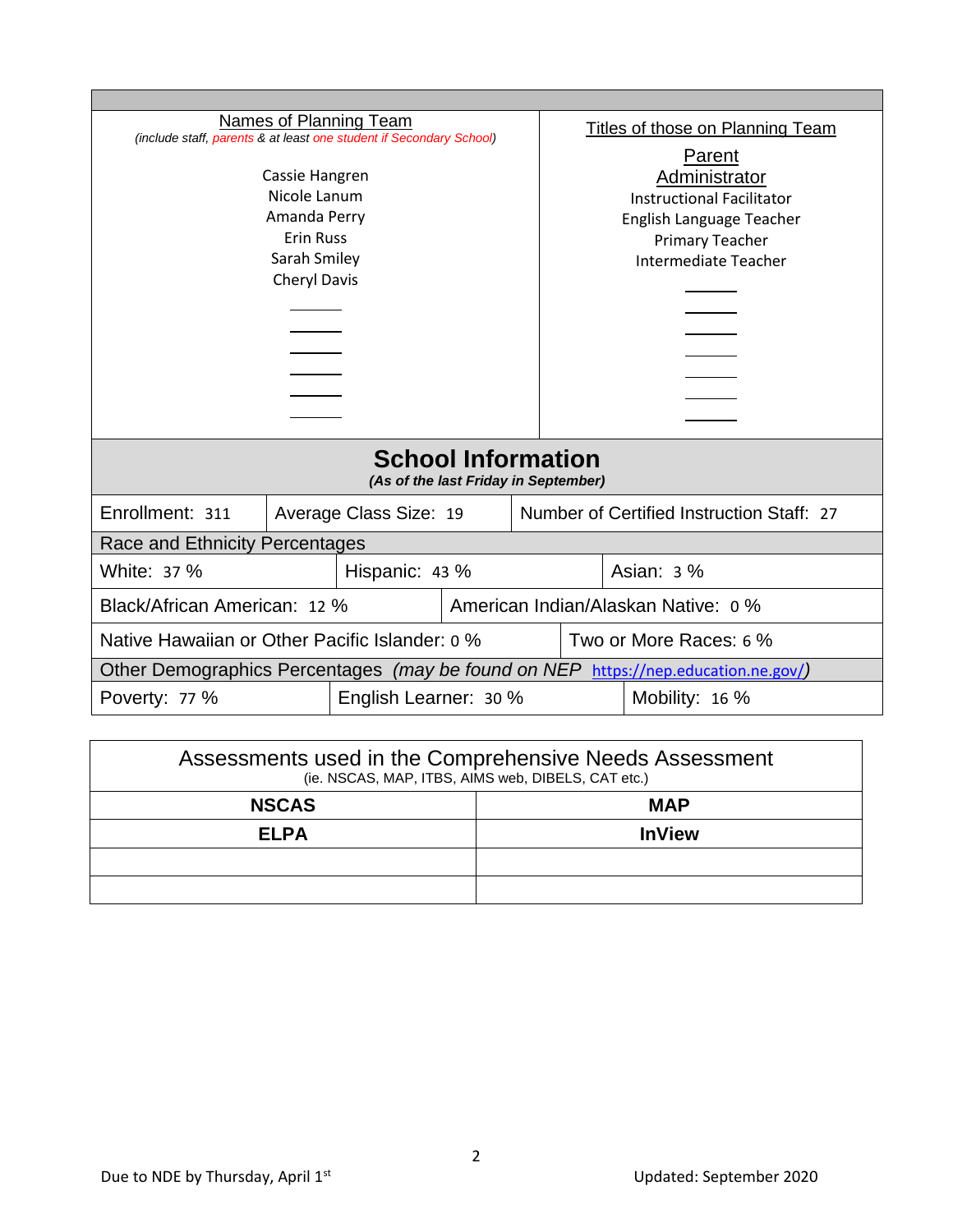## *Please write a narrative in each box below to correspond to the Rating Rubric.*

*Place documentation in corresponding folder on flash drive to support the narrative.*

#### **1. Comprehensive Needs Assessment**

**1.1** *Please provide a narrative below describing how data was used from a comprehensive needs assessment of the entire school to identify the needs of all children, particularly those who are failing, or are at-risk of failing to meet State academic standards, and how this analysis was used to plan curriculum, instruction and assessment decisions.*

Through research-led meetings at the district level, our instructional leadership team receives professional development about using data to drive further instruction. Our instructional leadership team brings this data back to Beals for building led discussions, where we then analyze this data and adjust instruction based on student need. Our instructional team feels as though it is important for all students to be involved in goal setting and reflection, based off of this data. We want all students, especially those performing near or below grade level to be intrinsically motivated, held to high expectations and perform to the best of their ability. We focus on pushing students to meet MAP growth goals and continue improving throughout the year. Before taking the MAP test, students meet individually with teachers to create a positive affirmation and look at their previous MAP score, as well as their goal. At the conclusion of the MAP test, students again, meet with their teacher to discuss whether or not they met their goal. This data is then used during grade level meetings to further explore the skills and standards in which the students need support. In addition to goal setting, classroom teachers and the instructional leadership team look at F&P Reading Levels throughout the year to determine small group interventions during guided reading, and select students to participate in LLI instruction. This year, we have added our Reading Interventionist, through the use of Title I funds. She meets with students in small group settings and works on a variety of literacy skills to futher meet student needs. At the end of each school year, the classroom teachers and instructional leadership team, look at student demographics (speech, resource, ESL) , F&P levels, and academic and behavior supports to determine equitable classrooms for the next school year. Please refer to our data book, pgs. 31-37 for MAP data.

**1.2** *Please provide a narrative below describing how information from parents and community was gathered to identify the needs of the school. Provide supporting documentation in the corresponding folder.* Parents attend our Fall and Spring Parent-Teacher Conferences with about 90% attendance. Through conference conversations, teachers then approached the instructional leadership team about general parent concerns. The district offers parents the opportunity to take a climate survey and voice their concerns and

celebrations each year. **1.3** *Please provide a narrative below describing the on-going improvement efforts, which should support the Continuous School Improvement Plan. Provide supporting documentation in the corresponding folder.* Looking at our NSCAS and MAP results, it was determined with our instructional leadership team, that we needed to continue to review whole group instruction and engaging students in rigorous tasks and studentlead discussions. We have extensively focused on Learning Targets and Cooperative Learning Strategies (CLS). In August's back to school meetings, we reviewed Learning Targets and dug into CLS. We believe that students should be the ones talking in varied grouping about their learning. This year, our school was able to receive 1:1 iPads which really changed our course of Professional Development. We were able to purchase teacher accounts for NearPod which provided our teachers with another avenue to use CLS with the students' technology. NearPod is an interactive method to deliver instruction and infuse short checks for understanding.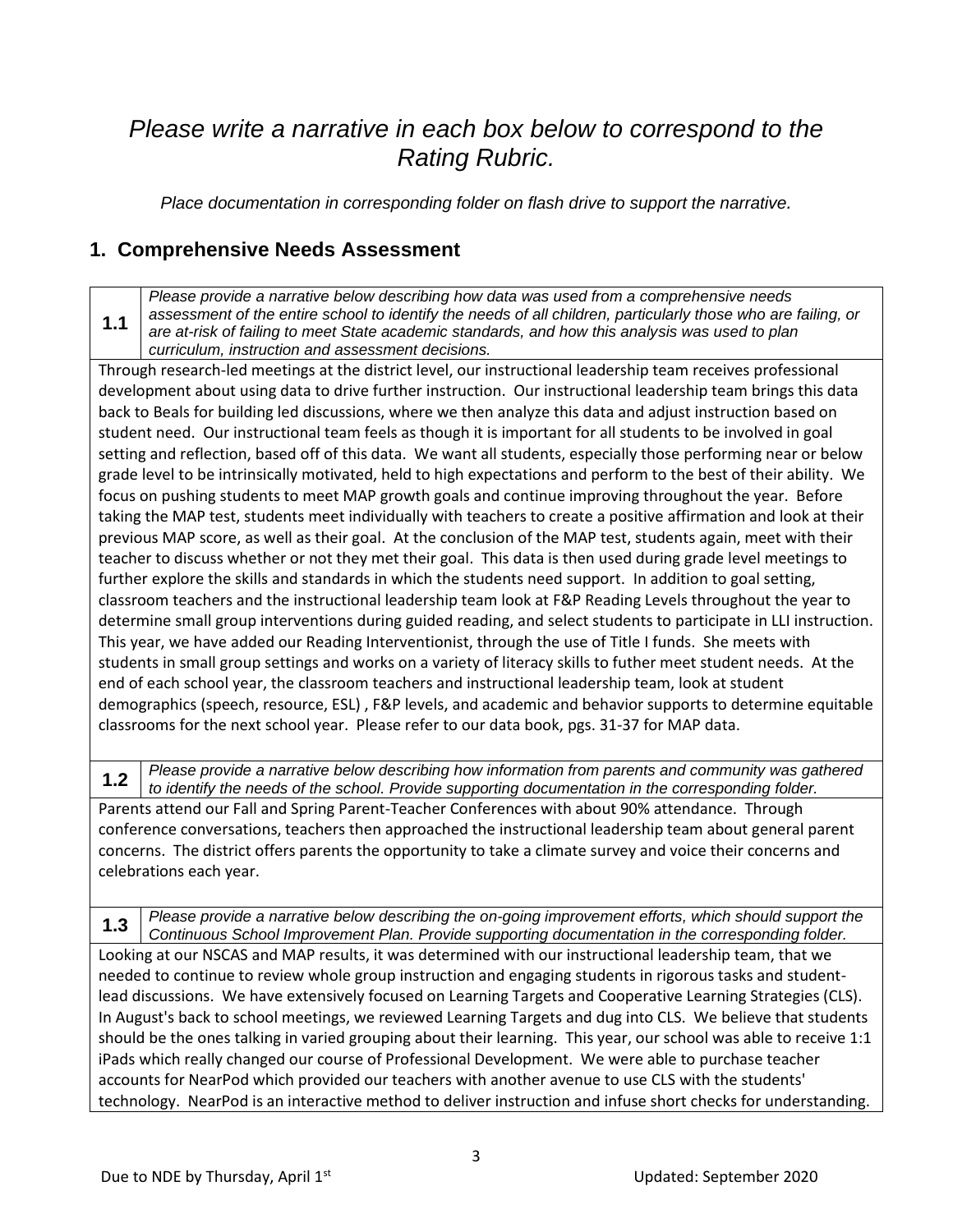The information gathered from the NearPod activities then drives further instruction, or enrichs student conversations.

### **2. Schoolwide reform strategies**

**2.1** *Please provide a narrative below describing the additional assistance provided for students at risk of not meeting the challenging state academic standards. Provide supporting documentation in the corresponding folder.*

During grade level meetings that include data, teachers identify students who are struggling to meet grade level standards. A district-wide intervention was continued this school year to address all student needs with reading and decoding. Daily, our K-3rd grade students engage in an intensive, whole group phonics lesson to reinforce and strengthen varied reading skills. Students who struggle with math, see the teacher during small group math instruction, and could work with a classroom para as needed. For those students who continue to need more support, we can activate the SAT process. During this process, we identify student strengths and areas of concern. Our SAT team creates and monitors interventions for the individual student. The data collected during the SAT process determines success or further steps needed. Our school also has 1.5 FTE Special Education Teachers where students with IEPs can receive specialized instruction for reading, math, writing and/or social/emotional support. Students whose first language is not English, attend small group instruction with our English Language teachers. They primarily receive LLI Instruction, but also do additional vocabulary, phonics and language based activities. Students not identified as EL or Resource have the availability to work with our Reading Interventionist. All students in grades K-6 also have an iXL account, where they can be assigned specific skills in language arts and math according to their individual needs from MAP and classroom data. New this school year, students in grades K-3rd also use a reading program called Amira.

#### **3. High quality and ongoing professional development**

**3.1** *Please provide a narrative below describing the professional development and other activities provided to improve instructional effectiveness and use of academic data to guide instruction. Provide supporting documentation in the corresponding folder.*

Our district provides certified staff with professional development in August and again in September. Throughout the year, our teachers receive professional development during staff meetings and grade level meetings. Whether we are equipping teachers with new strategies to use in the classroom, or looking at data to develop plans for student needs, teachers are consistently adjusting their instruction to best meet all students. Teachers are using data to create intervention groups, and other small groups which can change depending on student need for that current content. Throughout the year teachers also receive support with MTSS-B which provides teachers with classroom management tools. A positive classroom environment has a direct affect on student achievement, and we are always tying together behavior with academic needs. In addition to using our building's Instructional Facilitator, teachers also have access to our District-appointed Literacy Facilitator and Math Coach. Summer professional development opportunities for LLI and Math instruction are also available.

#### **4. Strategies to increase parent and family engagement**

**4.1** *Please provide a narrative below describing how the School-Parent Compact was jointly developed and how it is distributed. Provide supporting documentation in the corresponding folder.*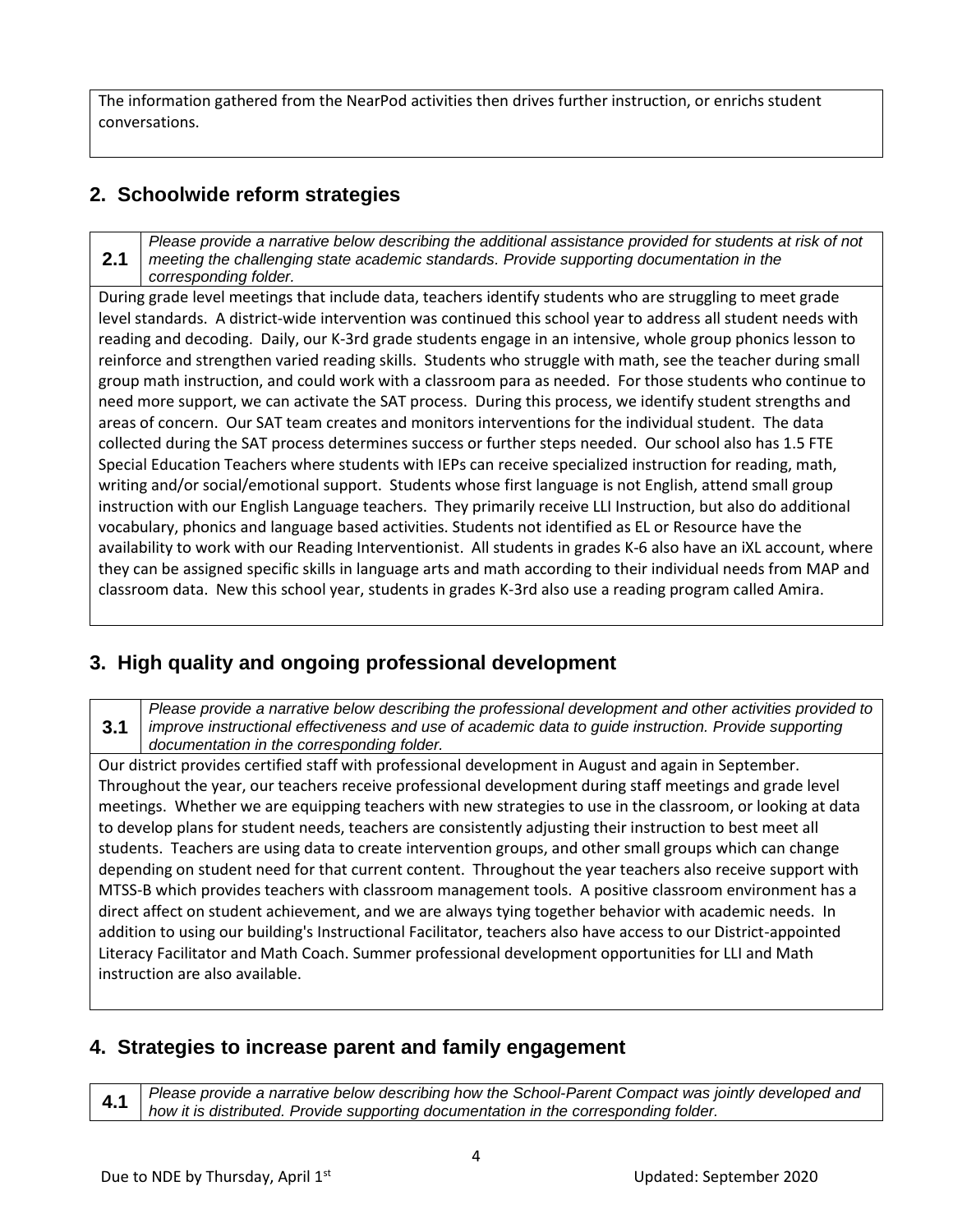The School-Parent Compact was first developed at the district level. Our building decided to add additional language that aligns with our SIP goals. Both parents and staff were involved in discussions surrounding our School-Parent Compact. This will be included in our school handbook next year, as well as discussed at a PTO Meeting in Spring 2021.

**4.2** *Please provide a narrative below describing how parents were involved in developing the Title I Parent and Family Engagement Policy or Procedure. Provide supporting documentation in the corresponding folder.*

Our school district creates the Title I Parent and Family Engagement Policy. It is included in our school handbook.

**4.3** *Please provide a narrative below describing how and when the annual Title I parent meeting is/was held informing parents of the school's participation in Title I. Provide supporting documentation in the corresponding folder.*

At the Spring 2021 PTO meeting, administration plans to involve parents in our building changes for the next school year. An agenda and sign in sheet will be utilized at that meeting.

#### **5. Transition Plan**

**5.1** *Please provide a narrative below describing the school's transition plan for incoming students to support, coordinate and integrate services from their previous program or school (i.e. Headstart and/or other Early Childhood Program to Elementary, Elementary to Intermediate, Intermediate to Middle School, Middle School to High School).*

Every January, we hold a Kindergarten Round-Up for incoming Kindergarten students. During our Round-Up, the incoming Kindergarten students are able to experience the Kindergarten classroom; they meet the teachers and complete an activity in the Kindergarten classroom. This is a great way for students to see the school before they start. Beals also has a Back to School Night before the first day of school. This is an informal opportunity for ALL students to meet their teacher, tour the school, ask any questions, familiarize themselves with staff, their classroom, their locker, etc. When appropriate, we have also held parent meetings for students with special needs to help their families feel comfortable with a plan for their child. Staff communicate with the child's previous school, and meet to discuss the student's IEP and any additional plans we need to put in place. When a new student enrolls at any time throughout the year, they are paired up with a classmate to help that student learn the layout of the school, introduce them to key staff members, and transition to Beals.

**5.2** *Please provide a narrative below describing the school's transition plan for outgoing students as they move onto their next school / program / career. (i.e. Elementary to Intermediate, Intermediate to Middle School, Middle School to High School, High School to Post Secondary Schooling or Career).*

Students transitioning from 6th grade at Beals to a Middle School the next year, work with our School Counselor on activities that prepare them for a school transition. Our school counselor works with students on registering for classes in middle school, has discussions about available clubs/sports/classes, and utilizes practice locker locks to familiarize students with using them. We also set up a tour of Norris Middle School, our main feeder school so that students can experience a Middle School before the first day of 7th grade. Additionally, all 6th grade students are eligible to attend summer school at a middle school which also aids in the transition process.

#### **6. Strategies to address areas of need**